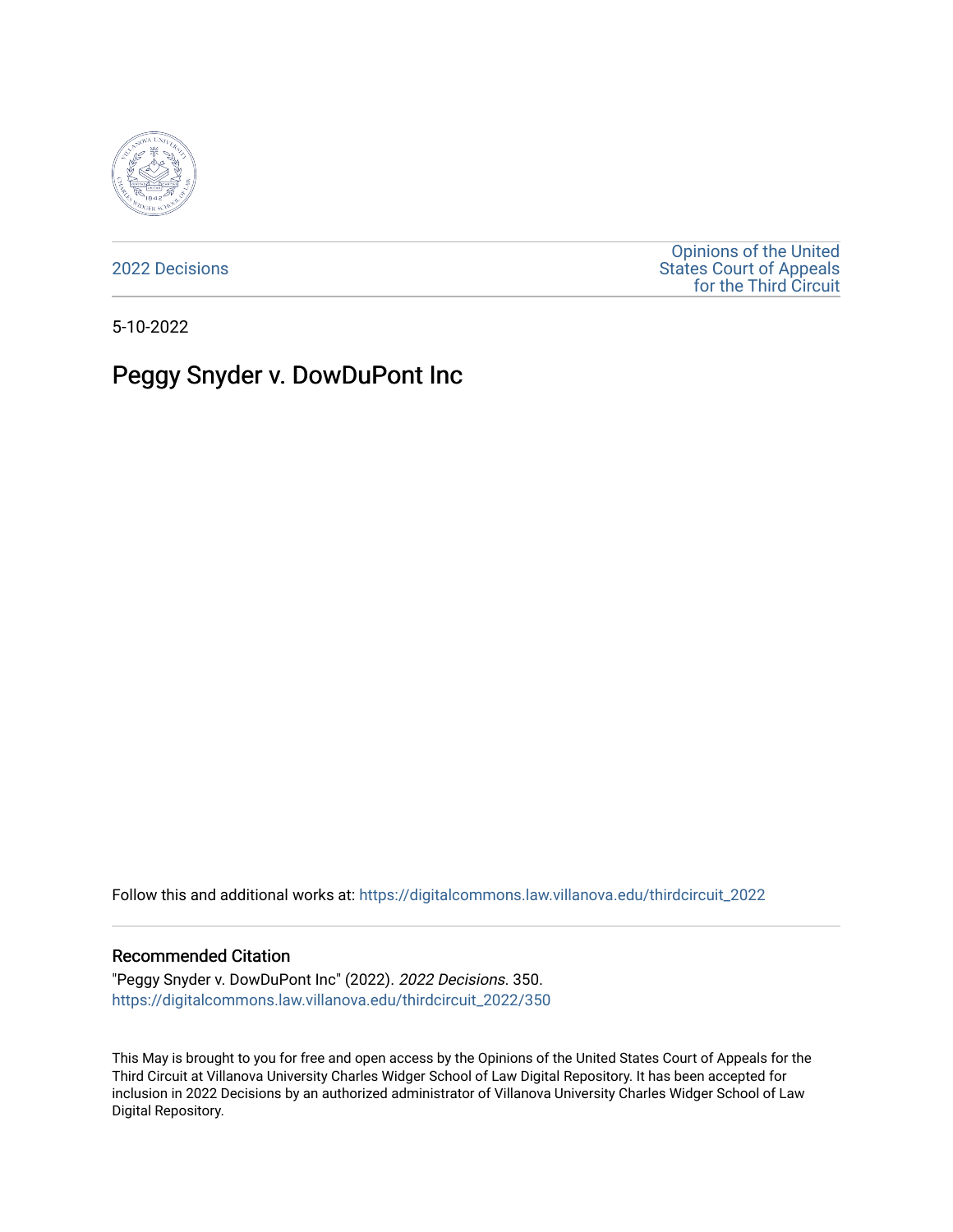# **NOT PRECEDENTIAL**

# UNITED STATES COURT OF APPEALS FOR THE THIRD CIRCUIT

\_\_\_\_\_\_\_\_\_\_\_\_\_\_\_

No. 21-1235 \_\_\_\_\_\_\_\_\_\_\_\_\_\_\_

PEGGY SNYDER, Appellant

v.

DOWDUPONT, INC., a Delaware Corporation, and E.I. DU PONT DE NEMOURS and COMPANY

\_\_\_\_\_\_\_\_\_\_\_\_\_\_\_

On Appeal from the United States District Court for the District of Delaware (D.C. No. 1:18-cv-01266) District Judge: Honorable Colm F. Connolly

Submitted Under Third Circuit L.A.R. 34.1(a) on January 13, 2022

\_\_\_\_\_\_\_\_\_\_\_\_\_\_\_

Before: AMBRO, BIBAS, and ROTH, *Circuit Judges*

(Filed: May 10, 2022) \_\_\_\_\_\_\_\_\_\_\_\_\_\_\_

# **OPINION\*** \_\_\_\_\_\_\_\_\_\_\_\_\_\_\_

BIBAS, *Circuit Judge*.

Employers may not punish employees for taking medical leave, but they need not abide

abuse. Here, an employer credibly thought that an employee was abusing her many leaves,

<sup>\*</sup> This disposition is not an opinion of the full Court and, under I.O.P. 5.7, is not binding precedent.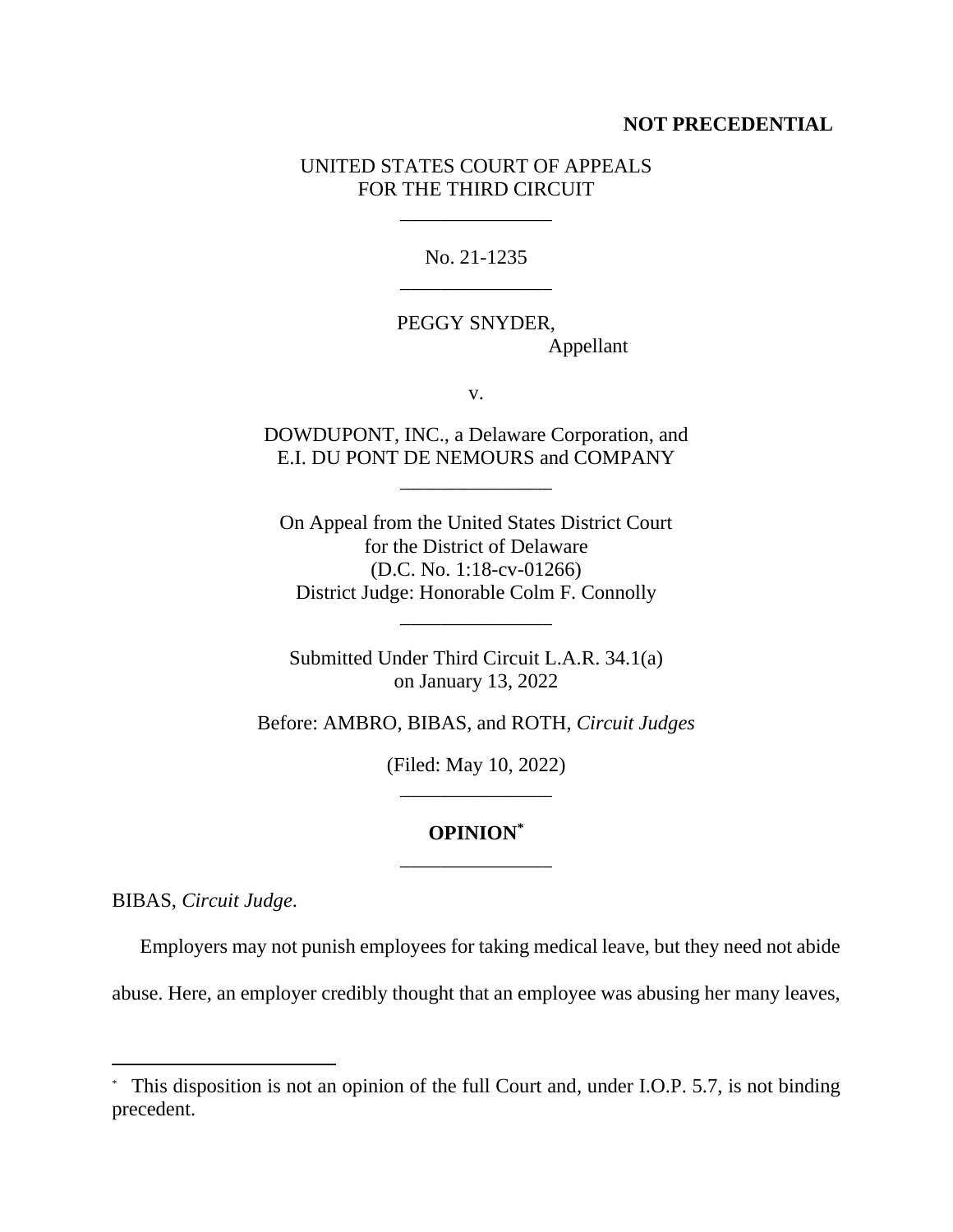so it surveilled and then fired her. Because she does not show that the employer's reasons were pretexts for punishing her, we will affirm summary judgment for the employer.

# **I. BACKGROUND**

Peggy Snyder started working at DuPont in 1997. She worked at DuPont's Tralee Park plant, where she made and inspected rubber parts. Her job was "[m]ostly" sedentary. JA 163–64.

Sadly, Snyder was plagued by migraines and sinus infections. Despite many surgeries, her ailments persisted. She missed work often, taking roughly twenty medical leaves. Each time, DuPont granted her leave request, paid her salary under its short-term disability plan, and let her return to work with "the same salary and benefits." JA 872.

But DuPont started to suspect that Snyder was abusing its disability policy. It noticed that Snyder had a "pattern of high absences that seemed to coincide with the maximum amount of [federally mandated medical-leave] time." JA 336; *accord* JA 814–15. Plus, employees reported seeing her out and about while she was on medical leave, supposedly recuperating. One even spotted her boating.

So around 2014, DuPont hired a private investigator to surveil Snyder. After two weeks, he turned up "nothing worthwhile." JA 747. Yet DuPont remained suspicious and kept surveilling her, on and off, over the next two years.

In 2016, DuPont's suspicions were confirmed. After foot surgery, Snyder took about three months' leave. She told DuPont's nurse that she was not supposed to drive or put any weight on her foot. Yet DuPont heard that she had been seen "walking around" at a party.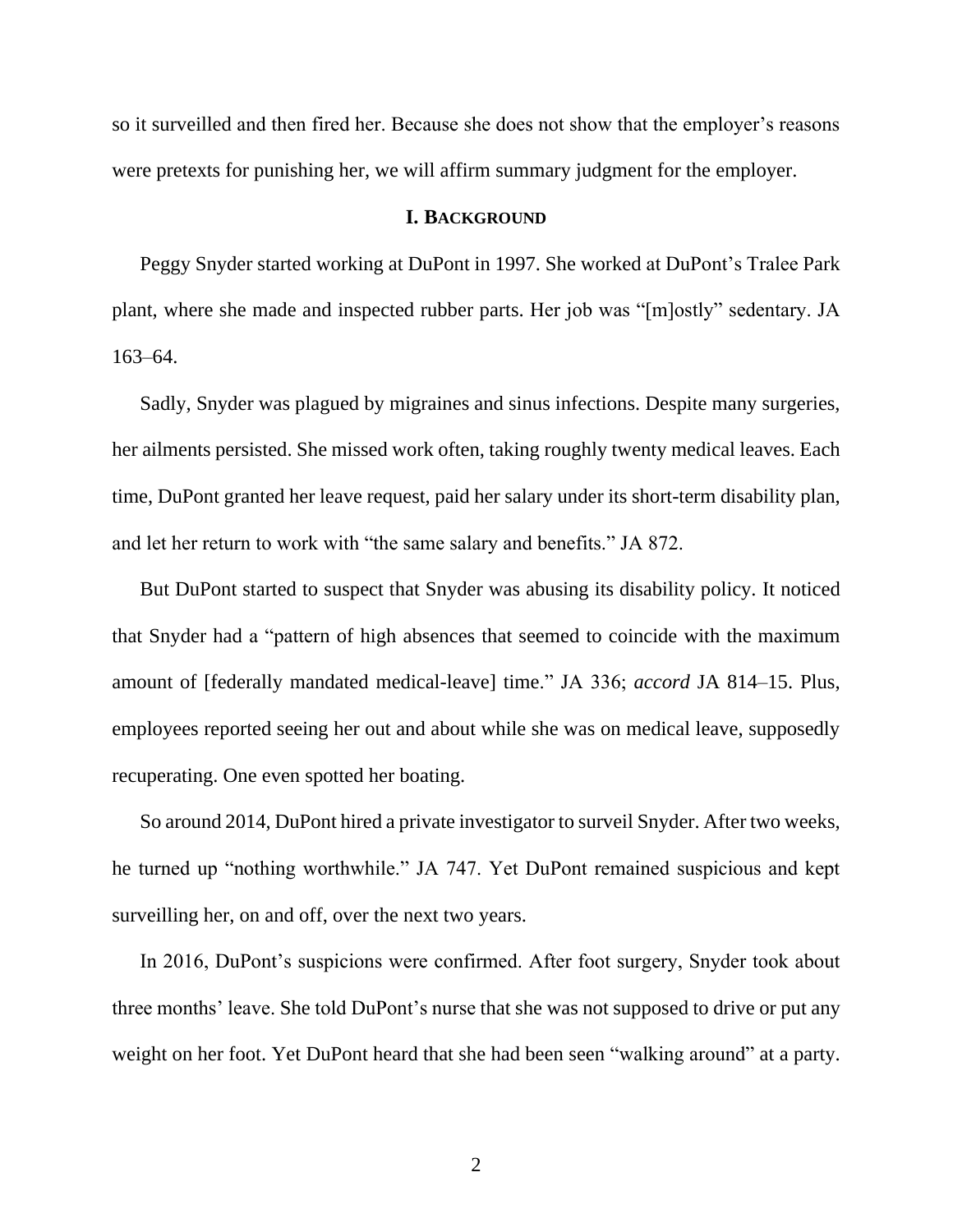JA 716–17. So it resumed surveillance that spring and recorded Snyder driving and walking with a single crutch.

By late June, Snyder was back at work part time. Just over a month later, she worked normal shifts for a few days. But soon, she reported severe symptoms and was put back on reduced hours. Around that time, she told DuPont that her eight-hour shifts were "killing" her and complained of foot pain and swelling. JA 160.

In the meantime, DuPont kept getting troubling surveillance reports. Snyder was repeatedly seen walking without apparent difficulty. After one short shift, she was spotted leaving a Wal-Mart after getting a manicure and pedicure. And when she returned home, she was then seen riding a lawnmower for about an hour. In DuPont's view, these activities belied her claim that she could not work.

So DuPont fired her. As its human-resources manager explained, it did so because she had lied about her symptoms and "used DuPont disability leave for purposes that [were] inconsistent with her recovery and counter to her doctor's orders." Supp. App. 73.

Snyder sued DuPont under the Family Medical Leave Act (FMLA), alleging retaliation. DuPont, she said, had punished her by surveilling and firing her because she had taken sick leave under the Act. The District Court granted summary judgment for DuPont, holding that she had not made a prima facie case of FMLA retaliation. But even if she had, ruled the court, she had failed to show that DuPont's stated reasons were pretexts. She now appeals to us. We review de novo, viewing the facts in the light most favorable to Snyder and drawing all reasonable inferences in her favor. *Tundo v. County of Passaic*, 923 F.3d 283, 286–87 (3d Cir. 2019).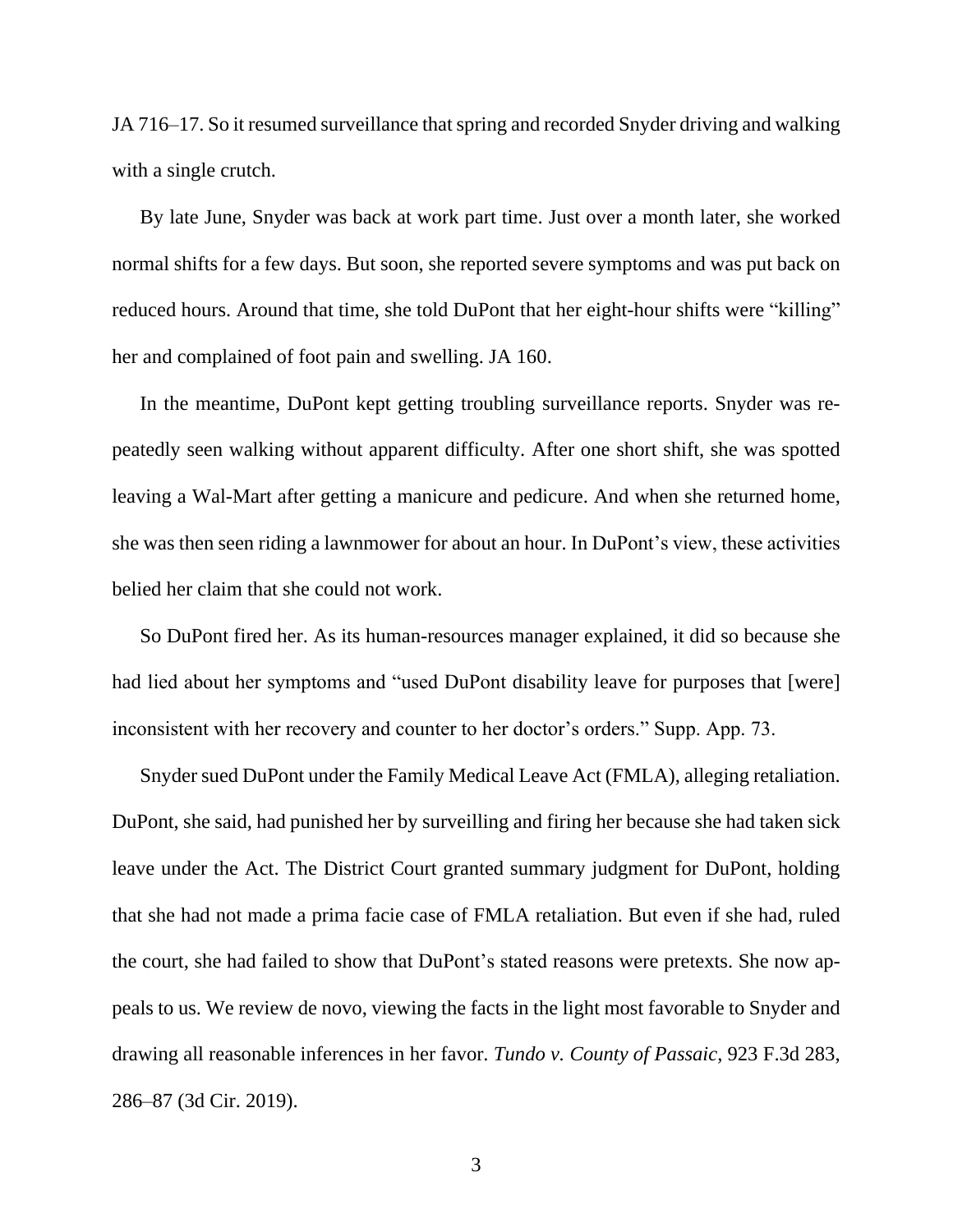## **II. FMLA RETALIATION CLAIMS**

Employers may not "retaliat [e] against an employee ... for ... exercis [ing] FMLA rights." 29 C.F.R. §825.220(c). Because Snyder's case is based on circumstantial evidence, we ask three questions:

- 1) Did Snyder make out a prima facie case of retaliation?
- 2) If she did, has DuPont offered a legitimate, non-retaliatory reason for its adverse action?
- 3) If DuPont did, has Snyder proven, by a preponderance of the evidence, that DuPont's stated reason was just a pretext to retaliate?

*Capps v. Mondelez Glob., LLC*, 847 F.3d 144, 152 & n.5 (3d Cir. 2017); *McDonnell Douglas Corp. v. Green,* 411 U.S. 792, 802–04 (1973); *Lichtenstein v. Univ. of Pittsburgh Med. Ctr.*, 691 F.3d 294, 302 (3d Cir. 2012). Snyder never disputes that this three-step framework applies.

Snyder raises two adverse employment actions: DuPont's surveillance and its firing her. Firing, of course, is an adverse employment action. Though we question whether surveillance by itself is too, DuPont conceded that point. So we assume (without deciding) that it was and analyze each action separately.

We also need not decide whether Snyder made out her prima facie case. Even if she did, DuPont had legitimate reasons to surveil and fire her, and she fails to show that those were pretexts.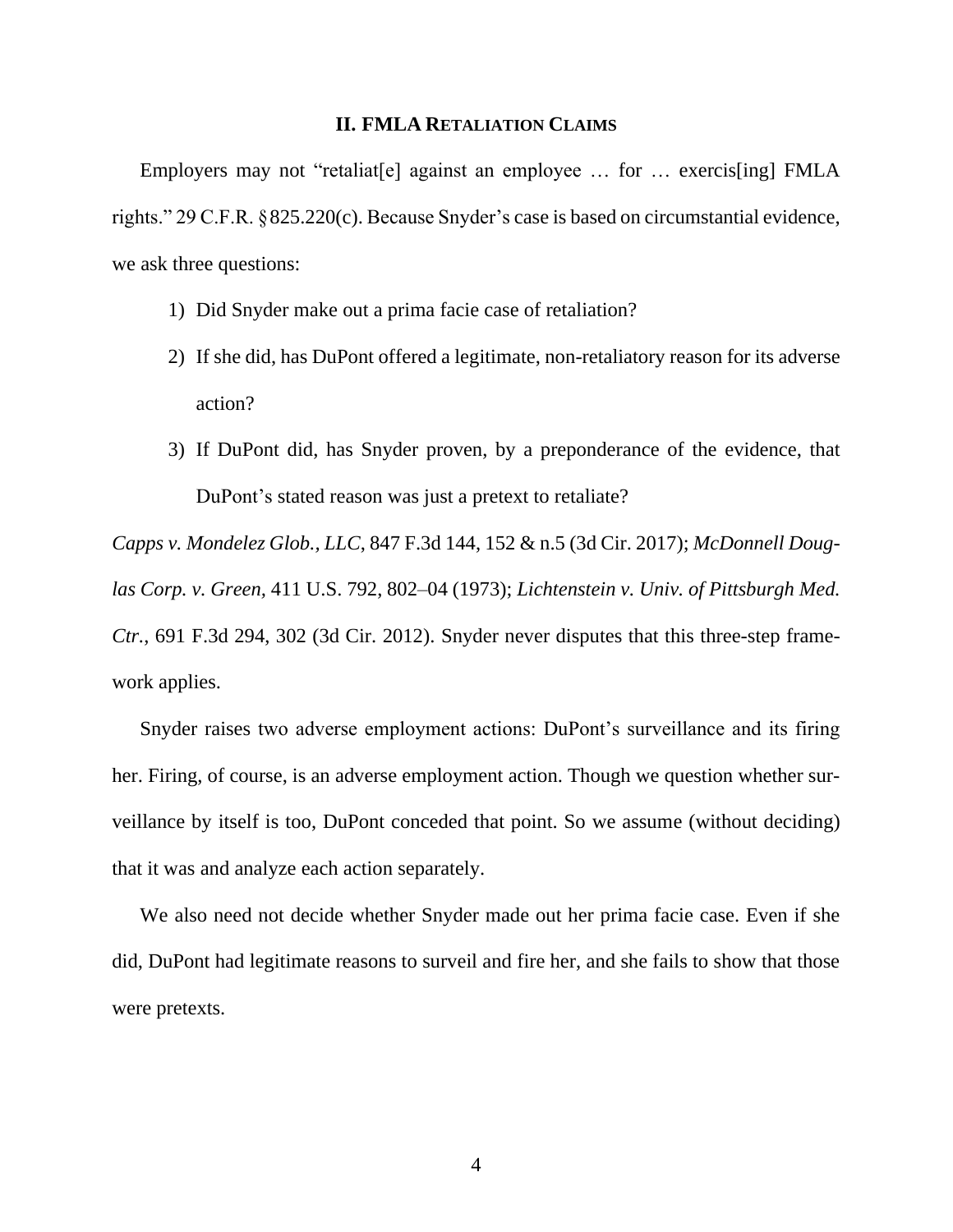#### **III. DUPONT'S SURVEILLANCE WAS NOT PRETEXTUAL**

## **A. DuPont surveilled Snyder because it thought she was abusing her leaves**

DuPont says it had Snyder watched because it worried that she was abusing her medical leaves. That is a legitimate reason to surveil her. *See Callison v. City of Philadelphia*, 430 F.3d 117, 121 (3d Cir. 2005).

Several DuPont employees reported that Snyder was boating and doing other physical activities inconsistent with her medical leave. Plus, Snyder kept maxing out her medical leaves, raising suspicion. The burden thus shifts to Snyder to show that DuPont's claimed concern was a pretext for retaliation.

#### **B. Snyder fails to show that DuPont's reason was pretextual**

Snyder does not carry that burden. At summary judgment, she could do that either of two ways. She could point evidence from which a jury could reasonably "disbelieve" DuPont's explanation. Or she could point to evidence from which it could find that retaliation was "more likely than not a motivating" factor. *Lupyan v. Corinthian Colls., Inc.*, 761 F.3d 314, 324 (3d Cir. 2014). But she does neither.

First, Snyder points to DuPont's repeated assurances that she met its "High Ethical Standards" as proof that DuPont was not suspicious. But the positive marks are no "contradiction[]" in DuPont's story. *Fuentes v. Perskie*, 32 F.3d 759, 765 (3d Cir. 1994). DuPont took pains to hide its suspicions, keeping its surveillance covert. Thus, the positive reviews do not discredit DuPont's claim that it suspected her.

Next, Snyder attacks DuPont's explanation for resuming surveillance in 2016. DuPont says it started watching her again because an employee reported seeing Snyder at a pool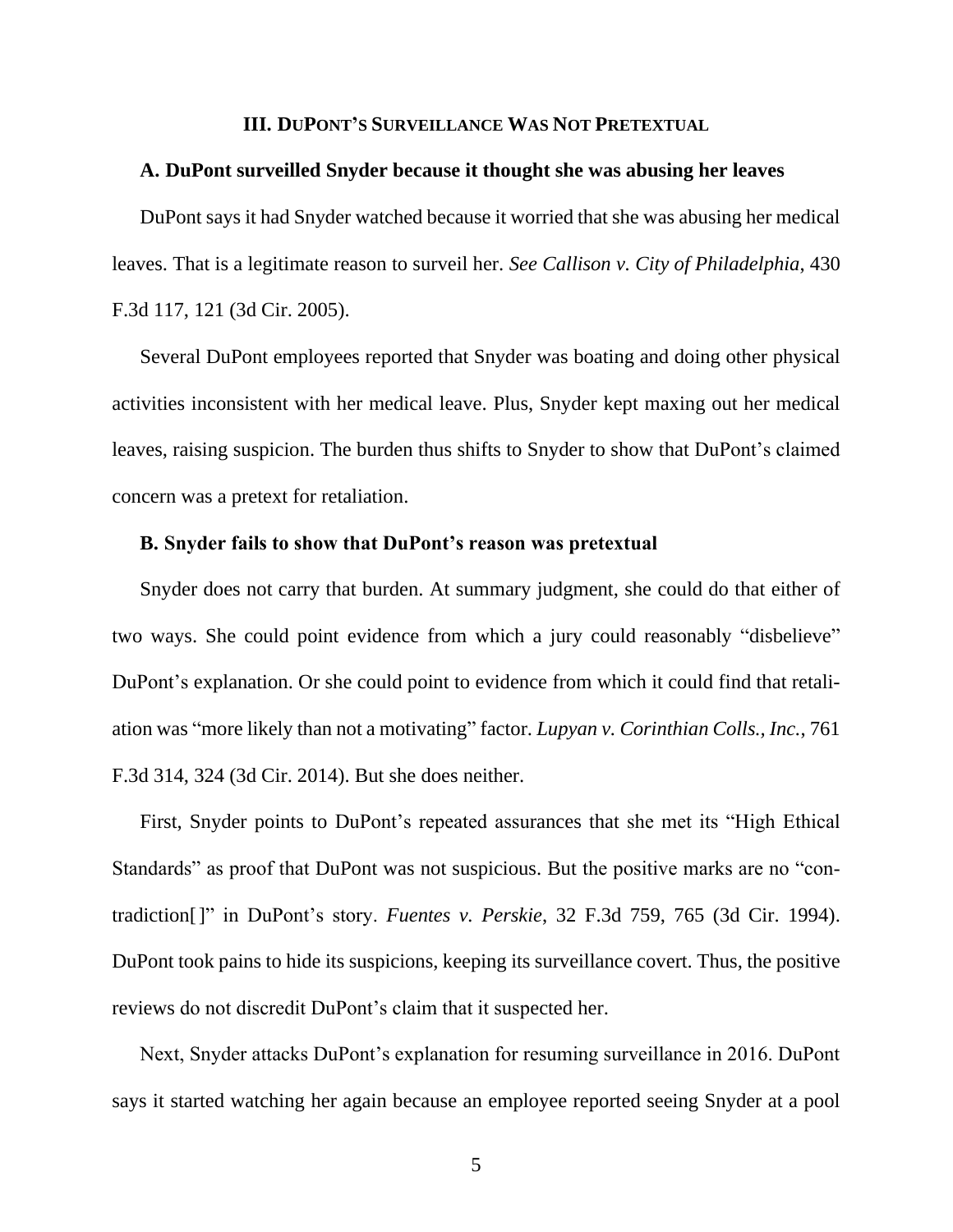party. As DuPont explained, "she should be recuperating and that's not recuperating." JA 718. Snyder responds that the employee never mentioned a *pool* party specifically. Still, his unrebutted testimony supports the gist of DuPont's story: he "think[s]" he told a manager that Snyder was spotted at a party. JA 833. Plus, the manager confirmed it. So this attack fails too.

# **IV. SNYDER'S FIRING WAS NOT PRETEXTUAL**

# **A. DuPont fired Snyder for lying and abusing her leaves**

DuPont says it fired Snyder both for lying about her disability and for abusing medical leave. These are legitimate reasons. *Capps*, 847 F.3d at 152. And DuPont offers ample evidence in support. For instance, Snyder admits that she told DuPont that she could not drive or put weight on her foot. Yet she was repeatedly caught violating those restrictions and walking with ease. So the burden shifts back to Snyder.

#### **B. Snyder does not show that DuPont's justifications were pretextual**

Snyder fails to show that DuPont's reasons were pretexts. Only two objections are worth discussing. First, Snyder says she could not have abused her leave because she complied with her medical restrictions, which were more flexible than DuPont describes. For support, she points to a note from her doctor in May 2016, saying she could start doing more physical activity "[a]s [t]olerated." Appellant's Br. at 30.

True, that form suggests that Snyder's medical restrictions were flexible. Yet even if DuPont had this form, it had ample reason to think they were not flexible: Snyder herself reported that she "c[ould] not drive" nor put weight on her foot. JA 154. Plus, other medical documents corroborated her account. *See, e.g.*, Supp. App. 10, 17. Given that, DuPont